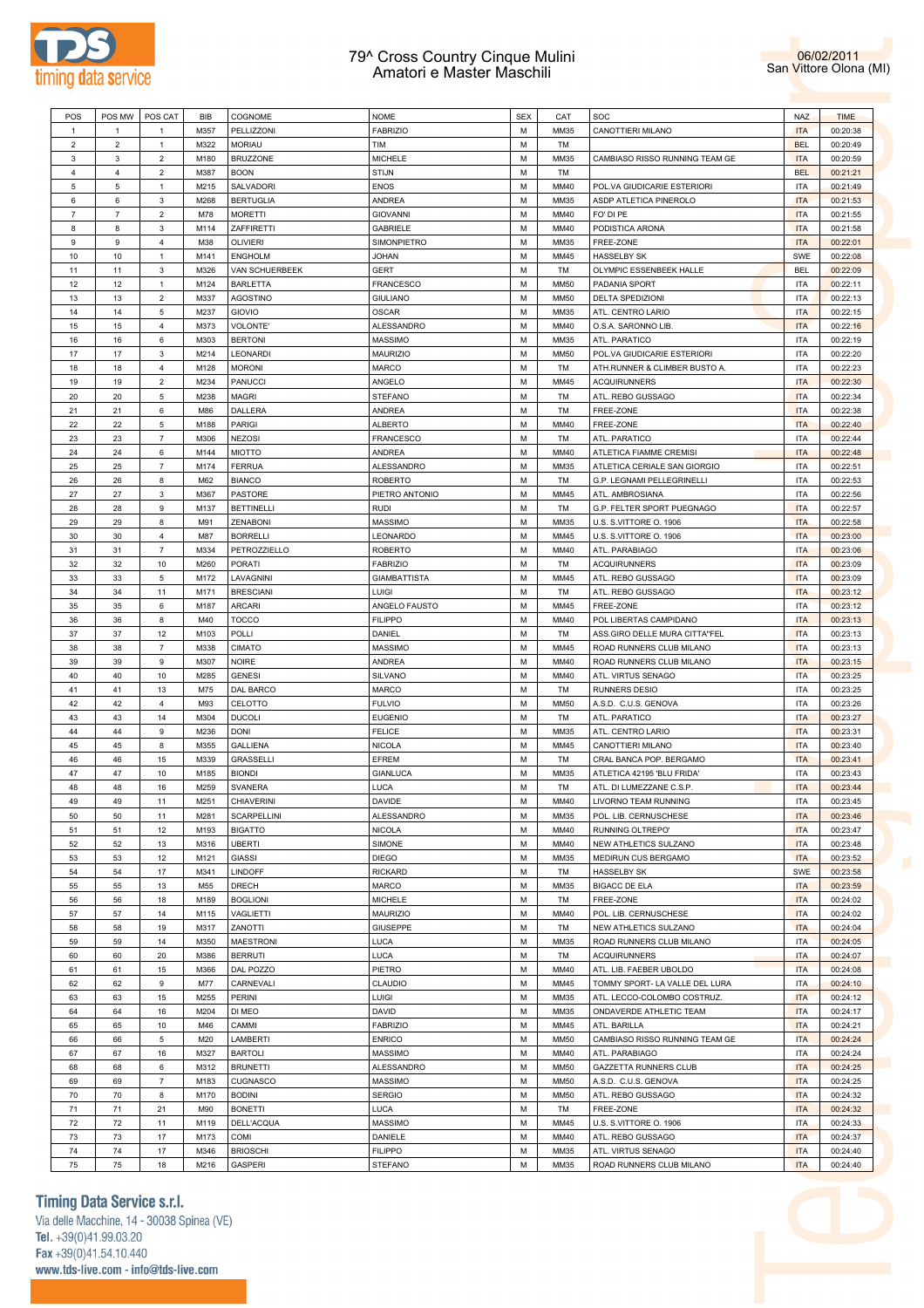



| POS                             | POS MW | POS CAT          | <b>BIB</b> | COGNOME             | <b>NOME</b>          | <b>SEX</b> | CAT         | SOC                            | <b>NAZ</b> | <b>TIME</b>                                                                                                          |
|---------------------------------|--------|------------------|------------|---------------------|----------------------|------------|-------------|--------------------------------|------------|----------------------------------------------------------------------------------------------------------------------|
| 76                              | 76     | 19               | M159       | <b>UBOLDI</b>       | <b>ERMES</b>         | M          | MM35        | G.A.P. SARONNO                 | <b>ITA</b> | 00:24:41                                                                                                             |
| 77                              | $77\,$ | 12               | M320       | CREANZI             | PIERENRICO           | M          | MM45        | ATL. TREVIGLIO                 | <b>ITA</b> | 00:24:44                                                                                                             |
| 78                              | 78     | 13               | M211       | LOPS                | <b>GIUSEPPE</b>      | M          | MM45        | U.S. S.VITTORE O. 1906         | <b>ITA</b> | 00:24:44                                                                                                             |
|                                 |        |                  |            |                     |                      |            |             |                                |            |                                                                                                                      |
| 79                              | 79     | $\boldsymbol{9}$ | M76        | <b>CRIVELLI</b>     | <b>GIUSEPPE</b>      | M          | <b>MM50</b> | ATLETICA MENDRISOTTO           | <b>SUI</b> | 00:24:45                                                                                                             |
| 80                              | 80     | 14               | M191       | <b>FITZKO</b>       | <b>BRUNO</b>         | M          | MM45        | FREE-ZONE                      | <b>ITA</b> | 00:24:49                                                                                                             |
| 81                              | 81     | 10               | M264       | <b>TOMLIN</b>       | <b>BRIAN</b>         | M          | <b>MM50</b> | ATLETICA CANAVESANA            | <b>ITA</b> | 00:24:49                                                                                                             |
| 82                              | 82     | 20               | M349       | <b>BACCIOCCHI</b>   | <b>STEFANO</b>       | M          | MM35        | ROAD RUNNERS CLUB MILANO       | <b>ITA</b> | 00:24:50                                                                                                             |
| 83                              | 83     | 18               | M315       | <b>TUROTTI</b>      | <b>ANDREA</b>        | M          | MM40        | NEW ATHLETICS SULZANO          | <b>ITA</b> | 00:24:51                                                                                                             |
| 84                              | 84     | 11               | M331       | GALLANI             | <b>ROBERTO</b>       | M          | <b>MM50</b> | ATL. PARABIAGO                 | <b>ITA</b> | 00:24:52                                                                                                             |
| 85                              | 85     | 22               | M11        | <b>BALLABIO</b>     | <b>TIZIANO</b>       | M          | TM          | TRIATHLONLECCO                 | <b>ITA</b> | 00:24:54                                                                                                             |
|                                 |        |                  |            |                     |                      |            |             |                                |            |                                                                                                                      |
| 86                              | 86     | 19               | M244       | CATTANEO            | <b>ROBERTO</b>       | M          | MM40        | ATL. VIRTUS SENAGO             | <b>ITA</b> | 00:24:56                                                                                                             |
| 87                              | 87     | 15               | M282       | <b>STEFINI</b>      | PAOLO                | M          | MM45        | FREE-ZONE                      | <b>ITA</b> | 00:24:57                                                                                                             |
| 88                              | 88     | 21               | M397       | <b>VERDONI</b>      | <b>MASSIMO</b>       | M          | MM35        | A.S.D. GRAVELLONA VCO          | <b>ITA</b> | 00:24:57                                                                                                             |
| 89                              | 89     | $\mathbf{1}$     | M293       | FAMA'               | <b>FRANCESCO</b>     | M          | MM55        | G.S.P.T. 75                    | <b>ITA</b> | 00:24:59                                                                                                             |
| 90                              | 90     | 20               | M135       | <b>CECCON</b>       | <b>ANTONELLO</b>     | M          | MM40        | G.S. AVIS GAMBOLO'             | <b>ITA</b> | 00:25:00                                                                                                             |
| 91                              | 91     | 12               | M332       | LATINO              | MAURIZIO             | M          | <b>MM50</b> | ATL. PARABIAGO                 | <b>ITA</b> | 00:25:01                                                                                                             |
|                                 |        |                  |            |                     |                      |            |             |                                |            |                                                                                                                      |
| 92                              | 92     | $\overline{2}$   | M302       | <b>NEZOSI</b>       | <b>GIOCONDO</b>      | M          | MM55        | ATL. PARATICO                  | <b>ITA</b> | 00:25:05                                                                                                             |
| 93                              | 93     | 21               | M109       | <b>RIVETTI</b>      | <b>ANTIMO</b>        | M          | MM40        | DELTA SPEDIZIONI               | <b>ITA</b> | 00:25:11                                                                                                             |
| 94                              | 94     | 16               | M127       | QUAGGIA             | <b>MASSIMO MARIO</b> | M          | MM45        | MARTESANA CORSE                | <b>ITA</b> | 00:25:13                                                                                                             |
| 95                              | 95     | 13               | M325       | PIGNATARO           | <b>GAETANO</b>       | M          | <b>MM50</b> | TEAM 3 ESSE                    | <b>ITA</b> | 00:25:14                                                                                                             |
| 96                              | 96     | 22               | M228       |                     |                      | M          | MM35        |                                | <b>ITA</b> |                                                                                                                      |
|                                 |        |                  |            | <b>FARAVELLI</b>    | <b>FEDERICO</b>      |            |             | RUNNING OLTREPO'               |            | 00:25:15                                                                                                             |
| 97                              | 97     | 14               | M195       | <b>ALIOTO</b>       | SAVERIO              | M          | <b>MM50</b> | A.S.D. C.U.S. GENOVA           | <b>ITA</b> | 00:25:16                                                                                                             |
| 98                              | 98     | 17               | M253       | <b>FORTE</b>        | <b>EMANUELE</b>      | M          | MM45        | ATL. SAN MARCO U.S. ACLI       | <b>ITA</b> | 00:25:17                                                                                                             |
| 99                              | 99     | 18               | M67        | <b>BELLUCCI</b>     | <b>NICOLA</b>        | M          | MM45        | LIB.ATL.S.GIOVANNI ROTONDO     | <b>ITA</b> | 00:25:19                                                                                                             |
| 100                             | 100    | 23               | M163       | <b>PUPPI</b>        | ALESSANDRO           | M          | MM35        | G.A.P. SARONNO                 | <b>ITA</b> | 00:25:20                                                                                                             |
| 101                             | 101    | 22               | M161       | <b>BASILICO</b>     | <b>FABRIZIO</b>      | M          | MM40        | G.A.P. SARONNO                 | <b>ITA</b> | 00:25:24                                                                                                             |
|                                 |        |                  |            |                     |                      |            |             |                                |            |                                                                                                                      |
| 102                             | 102    | 23               | M197       | SOPRANO             | <b>MICHELE</b>       | M          | MM40        | P&C PODISMOECAZZEGGIO          | <b>ITA</b> | 00:25:28                                                                                                             |
| 103                             | 103    | 24               | M210       | <b>BRACCO</b>       | WALTER               | M          | MM40        | <b>ACQUIRUNNERS</b>            | <b>ITA</b> | 00:25:30                                                                                                             |
| 104                             | 104    | 24               | M192       | <b>BELOTTI</b>      | <b>MASSIMO</b>       | M          | MM35        | FREE-ZONE                      | <b>ITA</b> | 00:25:30                                                                                                             |
| 105                             | 105    | 25               | M202       | <b>BARBIERI</b>     | <b>IVAN</b>          | M          | MM40        | G.P. AVIS VIGEVANO-GRAVELLONA  | <b>ITA</b> | 00:25:31                                                                                                             |
| 106                             |        | 25               | M393       | <b>TUCCI</b>        |                      | M          | MM35        | A.S.D. GRAVELLONA VCO          | <b>ITA</b> |                                                                                                                      |
|                                 | 106    |                  |            |                     | DAVIDE               |            |             |                                |            | 00:25:39                                                                                                             |
| 107                             | 107    | 19               | M28        | COSI                | <b>FABRIZIO</b>      | M          | MM45        | MONTAGNETTA S SKYRUNNER        | <b>ITA</b> | 00:25:40                                                                                                             |
| 108                             | 108    | 26               | M112       | <b>FERRI</b>        | CARLO                | M          | MM40        | ATL. TUSCULUM                  | <b>ITA</b> | 00:25:43                                                                                                             |
| 109                             | 109    | 23               | M48        | <b>MAGGIO</b>       | PAOLO                | M          | TM          | A.S. MARATHON CLUB LECCE       | <b>ITA</b> | 00:25:44                                                                                                             |
| 110                             | 110    | $\mathbf{1}$     | M254       | MASCAGNI            | <b>ALBERTO</b>       | M          | MM65        | A.S.D. LA LUMEGA               | <b>ITA</b> | 00:25:45                                                                                                             |
|                                 | 111    | 15               | M328       | <b>BRUSCHI</b>      | CLAUDIO              | M          | <b>MM50</b> |                                | <b>ITA</b> | 00:25:48                                                                                                             |
| 111                             |        |                  |            |                     |                      |            |             | ATL. PARABIAGO                 |            |                                                                                                                      |
| 112                             | 112    | 3                | M329       | COLAVECCHIO         | <b>GIUSEPPE</b>      | M          | MM55        | ATL. PARABIAGO                 | <b>ITA</b> | 00:25:49                                                                                                             |
| 113                             | 113    | 26               | M286       | <b>BONINI</b>       | CARLO                | M          | MM35        | A.S.D. MARCIACARATESI          | <b>ITA</b> | 00:25:49                                                                                                             |
| 114                             | 114    | 24               | M66        | <b>GRAZIANO</b>     | <b>GENNARO</b>       | M          | TM          | LIB.ATL.S.GIOVANNI ROTONDO     | <b>ITA</b> | 00:25:54                                                                                                             |
| 115                             | 115    | 27               | M45        | <b>COSTA</b>        | <b>FELICE</b>        | M          | MM35        | TOMMY SPORT- LA VALLE DEL LURA | <b>ITA</b> | 00:25:56                                                                                                             |
| 116                             | 116    | 27               | M207       | COLOMBO             | ANDREA DANILO        | M          | MM40        | U.S. SANGIORGESE               | <b>ITA</b> | 00:25:57                                                                                                             |
|                                 |        | $\overline{4}$   |            |                     |                      | M          |             |                                |            |                                                                                                                      |
| 117                             | 117    |                  | M58        | <b>MONTAGNA</b>     | DANIELE              |            | MM55        | U.S. S.VITTORE O. 1906         | <b>ITA</b> | 00:25:57                                                                                                             |
| 118                             | 118    | 5                | M136       | VILLANI             | <b>GIULIANO</b>      | M          | MM55        | PADANIA SPORT                  | <b>ITA</b> | 00:26:01                                                                                                             |
| 119                             | 119    | 20               | M17        | <b>BELVISO</b>      | <b>RICCARDO</b>      | M          | MM45        | G.S.D. SAI FRECCE BIANCHE POD  | <b>ITA</b> | 00:26:04                                                                                                             |
| 120                             | 120    | 21               | M131       | ANIMELLI            | <b>ROBERTO</b>       | M          | MM45        | MEDIRUN CUS BERGAMO            | <b>ITA</b> | 00:26:05                                                                                                             |
| 121                             | 121    | 16               | M140       | <b>BOSCANI</b>      | <b>GIAMPIETRO</b>    | M          | <b>MM50</b> | ATL. CENTO TORRI PAVIA         | <b>ITA</b> | 00:26:07                                                                                                             |
| 122                             | 122    | 22               | M160       | <b>SCIARAPPA</b>    | FRANCO               | M          | MM45        | G.A.P. SARONNO                 |            |                                                                                                                      |
|                                 |        |                  |            |                     |                      |            |             |                                |            |                                                                                                                      |
| 123                             |        |                  |            |                     |                      |            |             |                                | <b>ITA</b> | 00:26:08                                                                                                             |
|                                 | 123    | 28               | M343       | <b>BOVINO</b>       | <b>GIUSEPPE</b>      | M          | MM40        | POL. PAGNONA                   | <b>ITA</b> | 00:26:09                                                                                                             |
| 124                             | 124    | 23               | M41        | <b>ZIRIBOTTI</b>    | MASSIMILIANO         | M          | MM45        | ATL. CINISELLO                 | <b>ITA</b> |                                                                                                                      |
| 125                             | 125    | 24               | M69        | <b>GRIFA</b>        | MICHELE              | М          | MM45        | LIB.ATL.S.GIOVANNI ROTONDO     | <b>ITA</b> | 00:26:11                                                                                                             |
| 126                             | 126    | 29               | M296       | COLLAZIO            | <b>GIOVANNI</b>      | M          | MM40        | ATL. VIRTUS SENAGO             | <b>ITA</b> | 00:26:14                                                                                                             |
|                                 |        |                  |            |                     |                      |            |             |                                |            |                                                                                                                      |
| 127                             | 127    | 28               | M385       | <b>RAIMONDI</b>     | MARCO                | M          | MM35        | TEAM 3 ESSE                    | <b>ITA</b> | 00:26:14                                                                                                             |
| 128                             | 128    | 17               | M132       | ZUCCA               | PAOLO                | M          | <b>MM50</b> | <b>ACQUIRUNNERS</b>            | <b>ITA</b> | 00:26:18                                                                                                             |
| 129                             | 129    | 30               | M220       | CAVAGNINI           | <b>ALBERTO</b>       | М          | MM40        | FREE-ZONE                      | ITA        | 00:26:20                                                                                                             |
| 130                             | 130    | 25               | M13        | <b>GHISLENI</b>     | GABRIELE             | M          | MM45        | P.US ACLI GIURIATI P.GARIMOLDI | <b>SUI</b> | 00:26:21                                                                                                             |
|                                 | 131    | 31               | M321       | PIROLA              | <b>STEFANO</b>       | М          | MM40        | ATL. TREVIGLIO                 | <b>ITA</b> | 00:26:21                                                                                                             |
| 131                             |        |                  |            |                     |                      |            |             |                                |            |                                                                                                                      |
| 132                             | 132    | 18               | M126       | ANDREOTTI           | <b>SERGIO</b>        | M          | <b>MM50</b> | MARTESANA CORSE                | <b>ITA</b> |                                                                                                                      |
| 133                             | 133    | 26               | M107       | <b>DE MARTINI</b>   | MARCO                | М          | MM45        | ATL. NOVESE                    | <b>ITA</b> |                                                                                                                      |
| 134                             | 134    | 32               | M31        | MONFASANI           | LUIGI MARCO ATHOS    | M          | MM40        | G.S. MONTESTELLA               | <b>ITA</b> |                                                                                                                      |
| 135                             | 135    | 27               | M271       | LIBANORE            | ANDREA MARIO         | М          | MM45        | ATL. PAVESE                    | <b>ITA</b> | 00:26:22<br>00:26:27                                                                                                 |
| 136                             | 136    | 28               | M122       | PEDROLINI           | <b>GIOVANNI</b>      | М          | MM45        | ROAD RUNNERS CLUB MILANO       | <b>ITA</b> | 00:26:31                                                                                                             |
|                                 |        |                  |            |                     |                      |            |             |                                |            |                                                                                                                      |
|                                 | 137    | 25               | M147       | TURI                | MARCO                | М          | TM          | ATLETICA FIAMME CREMISI        | <b>ITA</b> |                                                                                                                      |
|                                 | 138    | 26               | M84        | <b>GERMANO</b>      | ANDREA               | M          | TM          | LIB.ATL.S.GIOVANNI ROTONDO     | <b>ITA</b> |                                                                                                                      |
|                                 | 139    | 27               | M240       | ZAGGIA              | <b>NICOLA</b>        | M          | TM          | ATL. REBO GUSSAGO              | <b>ITA</b> |                                                                                                                      |
|                                 | 140    | 29               | M219       | <b>VIOLA</b>        | CESARE               | M          | MM45        | U.S. ACLI SCALO VOGHERA        | <b>ITA</b> |                                                                                                                      |
|                                 | 141    | 29               | M382       | LO COCO             | GIOACCHINO ANGEL     | М          | MM35        | CIRCOLO ATL.GUARDIA DI FINANZA | <b>ITA</b> |                                                                                                                      |
| 137<br>138<br>139<br>140<br>141 |        |                  |            |                     |                      |            |             |                                |            |                                                                                                                      |
|                                 | 142    | 19               | M333       | LUNGHI              | VALERIO              | М          | <b>MM50</b> | ATL. PARABIAGO                 | <b>ITA</b> |                                                                                                                      |
|                                 | 143    | 20               | M169       | <b>MASTROMATTEI</b> | <b>FRANCO</b>        | M          | <b>MM50</b> | ATL. VIADANA                   | <b>ITA</b> |                                                                                                                      |
| 142<br>143<br>144               | 144    | 30               | M209       | SABBADIN            | <b>ERNESTO</b>       | M          | MM45        | ATL. VIRTUS SENAGO             | <b>ITA</b> |                                                                                                                      |
| 145                             | 145    | 33               | M18        | COCUMELLI           | <b>STEFANO</b>       | М          | MM40        | ASD SULCIS ATLETICA CARBONIA   | <b>ITA</b> | 00:26:31<br>00:26:36<br>00:26:38<br>00:26:40<br>00:26:43<br>00:26:44                                                 |
| 146                             | 146    | 28               | M305       |                     | LUCA                 | М          | TM          |                                | <b>ITA</b> |                                                                                                                      |
|                                 |        |                  |            | SPELGATTI           |                      |            |             | ATL. PARATICO                  |            |                                                                                                                      |
|                                 | 147    | 29               | M157       | DE SERVI            | <b>ALESSIO</b>       | М          | TM          | TEAM 3 ESSE                    | ITA        |                                                                                                                      |
|                                 | 148    | 34               | M239       | <b>BRESCIANI</b>    | PAOLO                | M          | MM40        | ATL. REBO GUSSAGO              | <b>ITA</b> |                                                                                                                      |
|                                 | 149    | 31               | M71        | POMPILIO            | LUCIANO              | M          | MM45        | LIB.ATL.S.GIOVANNI ROTONDO     | <b>ITA</b> | 00:26:10<br>00:26:26<br>00:26:27<br>00:26:40<br>00:26:42<br>00:26:43<br>00:26:45<br>00:26:46<br>00:26:46<br>00:26:49 |
| 147<br>148<br>149<br>150        | 150    | 30               | M278       | <b>VYNCKE</b>       | BART                 | М          | TM          | VLAAMSE ATLETIEK LIGA          | <b>BEL</b> | 00:26:50                                                                                                             |
| 151                             | 151    | 31               | M318       | ZUCCHI              | <b>ALBERTO</b>       | М          | TM          | NEW ATHLETICS SULZANO          | <b>ITA</b> | 00:26:51                                                                                                             |

# **Timing Data Service s.r.l.**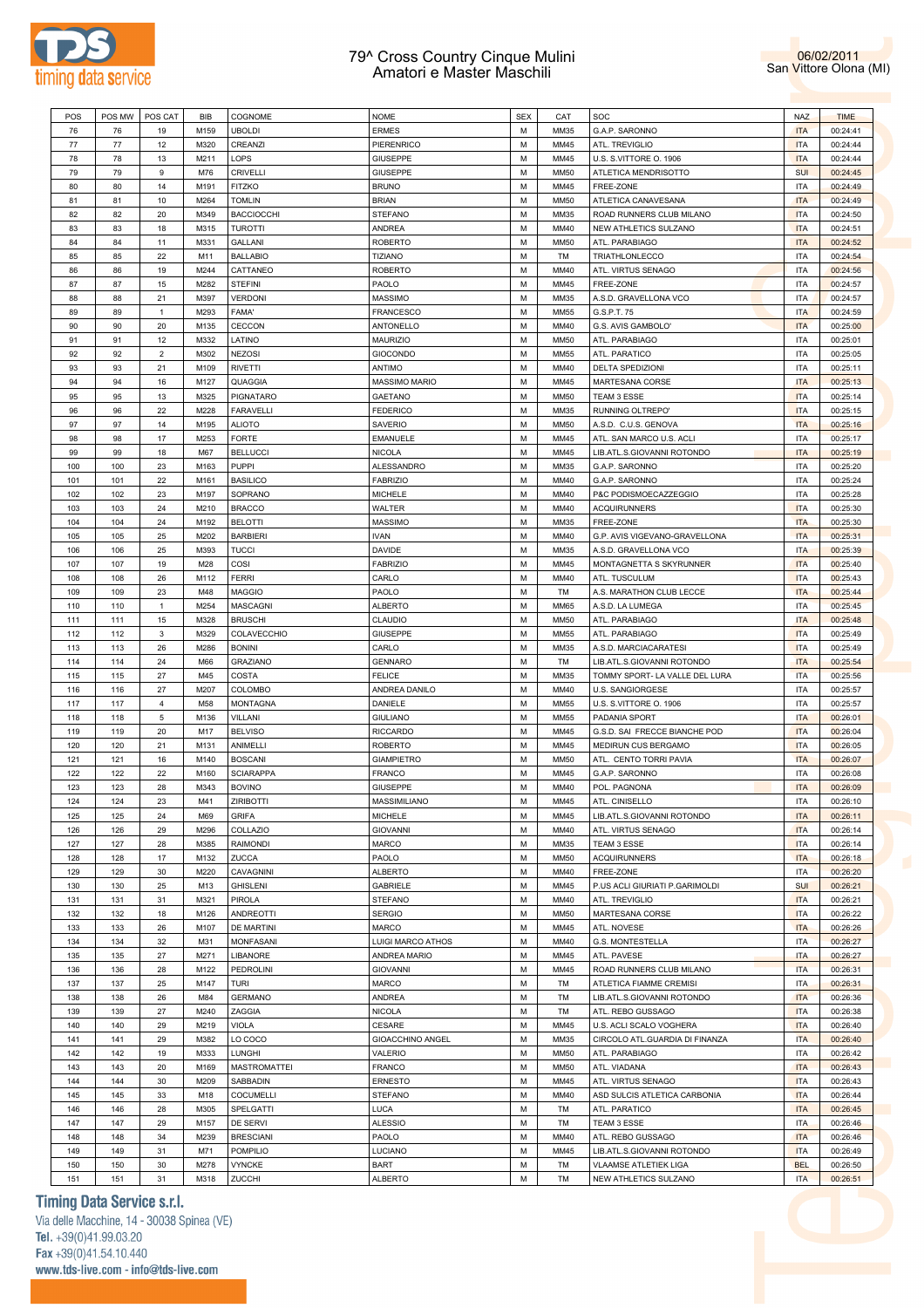



| POS | POS MW | POS CAT        | BIB  | <b>COGNOME</b>       | <b>NOME</b>       | <b>SEX</b> | CAT         | SOC                            | <b>NAZ</b> | <b>TIME</b> |
|-----|--------|----------------|------|----------------------|-------------------|------------|-------------|--------------------------------|------------|-------------|
| 152 | 152    | 35             | M162 | <b>MEDUGNO</b>       | <b>ROBERTO</b>    | M          | MM40        | G.A.P. SARONNO                 | <b>ITA</b> | 00:26:51    |
|     |        |                |      |                      |                   | M          |             |                                |            |             |
| 153 | 153    | 32             | M30  | DELUCCHI             | <b>TOMASO</b>     |            | TM          | ATL RAPALLO GOLFO PARADISO REC | <b>ITA</b> | 00:26:52    |
| 154 | 154    | 32             | M80  | <b>RENDA</b>         | MARCO             | M          | MM45        | U.S. S.VITTORE O. 1906         | <b>ITA</b> | 00:26:53    |
| 155 | 155    | $\mathbf{1}$   | M354 | <b>BONFANTI</b>      | PIERPAOLO         | M          | <b>MM60</b> | CANOTTIERI MILANO              | <b>ITA</b> | 00:26:53    |
| 156 | 156    | 33             | M297 | <b>PATRIARCA</b>     | <b>DIEGO</b>      | M          | TM          | CIRCOLO ATL.GUARDIA DI FINANZA | <b>ITA</b> | 00:26:58    |
| 157 | 157    | 21             | M363 | <b>VIONI</b>         | <b>MARIO</b>      | M          | <b>MM50</b> | ATL. VIADANA                   | <b>ITA</b> | 00:26:59    |
|     |        |                |      |                      |                   |            |             |                                |            |             |
| 158 | 158    | 33             | M139 | <b>RICCABONE</b>     | MARCO GIOVANNI    | M          | MM45        | <b>ACQUIRUNNERS</b>            | <b>ITA</b> | 00:27:00    |
| 159 | 159    | 34             | M381 | <b>FERRI</b>         | ALESSANDRO        | M          | MM45        | CIRCOLO ATL.GUARDIA DI FINANZA | <b>ITA</b> | 00:27:02    |
| 160 | 160    | 35             | M85  | LENZA                | <b>UGO</b>        | M          | MM45        | FREE-ZONE                      | <b>ITA</b> | 00:27:02    |
| 161 | 161    | 36             | M330 | <b>DONADIO</b>       | PAOLO             | M          | MM40        | ATL. PARABIAGO                 | <b>ITA</b> | 00:27:03    |
| 162 | 162    | 30             | M284 | CAPELLI              | ALESSANDRO        | M          | MM35        | ATL. PRESEZZO                  | <b>ITA</b> | 00:27:06    |
|     |        |                |      |                      |                   |            |             |                                |            |             |
| 163 | 163    | $\overline{2}$ | M301 | CANTAMESSI           | <b>GIORGIO</b>    | M          | <b>MM60</b> | ATL. PARATICO                  | <b>ITA</b> | 00:27:09    |
| 164 | 164    | 36             | M263 | <b>TICOZZI</b>       | LORENZO           | M          | MM45        | POL. LIB. CERNUSCHESE          | <b>ITA</b> | 00:27:10    |
| 165 | 165    | 37             | M356 | MAZZI                | <b>ROBERTO</b>    | M          | MM40        | CANOTTIERI MILANO              | <b>ITA</b> | 00:27:19    |
| 166 | 166    | 31             | M300 | ZENTI                | <b>GIAN LUIGI</b> | M          | MM35        | ATL. PARATICO                  | <b>ITA</b> | 00:27:20    |
| 167 | 167    | 38             | M165 | <b>VIARENGO</b>      | SEBASTIANO        | M          | MM40        | CAMBIASO RISSO RUNNING TEAM GE | <b>ITA</b> | 00:27:21    |
|     |        |                |      |                      |                   |            |             |                                |            |             |
| 168 | 168    | 22             | M361 | ZINI                 | MASSINO ANGELO    | M          | <b>MM50</b> | CANOTTIERI MILANO              | <b>ITA</b> | 00:27:23    |
| 169 | 169    | 39             | M21  | <b>REBASTI</b>       | <b>LUCA</b>       | M          | MM40        | ATLETICA CAIRO                 | <b>ITA</b> | 00:27:24    |
| 170 | 170    | 6              | M108 | <b>FERRARI</b>       | <b>NICOLA</b>     | M          | MM55        | A.S.D. ATLETICA 2000 PESCARA   | <b>ITA</b> | 00:27:26    |
| 171 | 171    | 32             | M138 | DEPASQUALE           | CARMELO           | M          | MM35        | G.P. GORGONZOLA '88            | <b>ITA</b> | 00:27:27    |
|     |        |                |      |                      |                   |            |             |                                |            |             |
| 172 | 172    | 23             | M106 | MANDELLI             | <b>MARCO</b>      | M          | <b>MM50</b> | C.T.L. 3 ATLETICA              | <b>ITA</b> | 00:27:28    |
| 173 | 173    | 34             | M274 | VANDONI              | <b>ANDREA</b>     | M          | TM          | ROAD RUNNERS CLUB MILANO       | <b>ITA</b> | 00:27:29    |
| 174 | 174    | 40             | M61  | CALVI                | <b>MARCO</b>      | M          | MM40        | ROAD RUNNERS CLUB MILANO       | <b>ITA</b> | 00:27:30    |
| 175 | 175    | 24             | M233 | PERNIGOTTI           | PAOLO             | M          | <b>MM50</b> | <b>ACQUIRUNNERS</b>            | <b>ITA</b> | 00:27:30    |
| 176 | 176    | 37             | M267 | LANDOLINA            | <b>GAETANO</b>    | M          | MM45        | ATL. VIRTUS SENAGO             | <b>ITA</b> | 00:27:31    |
|     |        |                |      |                      |                   | M          |             |                                |            |             |
| 177 | 177    | $\mathbf{3}$   | M374 | ALBANI               | ALESSANDRO        |            | <b>MM60</b> | ONDAVERDE ATHLETIC TEAM        | <b>ITA</b> | 00:27:33    |
| 178 | 178    | $\overline{4}$ | M142 | COBIANCHI            | <b>ERMES</b>      | M          | <b>MM60</b> | G.S. AVIS GAMBOLO'             | <b>ITA</b> | 00:27:34    |
| 179 | 179    | 38             | M250 | <b>TARENGHI</b>      | COSTANTINO        | M          | MM45        | ATL. VIRTUS SENAGO             | <b>ITA</b> | 00:27:36    |
| 180 | 180    | 33             | M380 | CAMARDA              | PASQUALE          | M          | MM35        | CIRCOLO ATL.GUARDIA DI FINANZA | <b>ITA</b> | 00:27:39    |
| 181 | 181    | 39             | M65  | <b>RIVA</b>          | <b>AUGUSTO</b>    | M          | MM45        | PODISTICA ARONA                | <b>ITA</b> | 00:27:41    |
|     |        |                |      | <b>FRANCHINI</b>     |                   | M          |             |                                |            |             |
| 182 | 182    | 25             | M308 |                      | MAURIZIO          |            | <b>MM50</b> | U.S. S.VITTORE O. 1906         | <b>ITA</b> | 00:27:43    |
| 183 | 183    | 5              | M252 | DI MEO               | MICHELANGELO      | M          | <b>MM60</b> | ONDAVERDE ATHLETIC TEAM        | <b>ITA</b> | 00:27:45    |
| 184 | 184    | 40             | M368 | <b>GIORDANO</b>      | <b>RICCARDO</b>   | M          | MM45        | FREE-ZONE                      | <b>ITA</b> | 00:27:49    |
| 185 | 185    | $\overline{7}$ | M371 | CALEGARI             | GIOVANNI PAOLO    | M          | MM55        | ROAD RUNNERS CLUB MILANO       | <b>ITA</b> | 00:27:53    |
| 186 | 186    | 41             | M246 | <b>DALLA COSTA</b>   | MARCO             | M          | MM45        | CRAL SOCIETA' REALE MUTUA ASS. | <b>ITA</b> | 00:27:56    |
|     |        |                |      |                      |                   |            |             |                                |            |             |
| 187 | 187    | 42             | M369 | <b>MARTINELLI</b>    | VALTER            | M          | MM45        | FREE-ZONE                      | <b>ITA</b> | 00:28:00    |
| 188 | 188    | 34             | M231 | TORREGGIANI          | <b>ROBERTO</b>    | M          | MM35        | GAZZETTA RUNNERS CLUB          | <b>ITA</b> | 00:28:00    |
| 189 | 189    | 41             | M225 | <b>DONELLI</b>       | <b>EMILIO</b>     | M          | MM40        | ATL. REBO GUSSAGO              | <b>ITA</b> | 00:28:02    |
| 190 | 190    | 43             | M164 | OLIVA                | <b>ALBERTO</b>    | M          | MM45        | G.A.P. SARONNO                 | <b>ITA</b> | 00:28:05    |
| 191 | 191    | 26             | M64  | CANTARUTTI           | <b>FULVIO</b>     | M          | <b>MM50</b> | ATLETICA FIAMME CREMISI        | <b>ITA</b> | 00:28:06    |
|     |        |                |      |                      |                   |            |             |                                |            |             |
| 192 | 192    | 42             | M257 | CERAULO              | <b>EMILIANO</b>   | M          | MM40        | PODISMO MUGGIANO               | <b>ITA</b> | 00:28:09    |
| 193 | 193    | 43             | M347 | <b>QUADRI</b>        | <b>MAURO</b>      | M          | MM40        | POL. LIB. CERNUSCHESE          | <b>ITA</b> | 00:28:11    |
| 194 | 194    | 27             | M134 | VETRANO              | <b>ALDO</b>       | M          | <b>MM50</b> | <b>GAZZETTA RUNNERS CLUB</b>   | <b>ITA</b> | 00:28:12    |
| 195 | 195    | 44             | M12  | ZARO                 | ALESSANDRO        | M          | MM40        | ATL. SAN MARCO U.S. ACLI       | <b>ITA</b> | 00:28:14    |
| 196 | 196    | 35             | M83  | <b>RUMI</b>          | LUIGI             | M          | MM35        | RUNNING SARONNO                | <b>ITA</b> | 00:28:16    |
|     |        |                |      |                      |                   |            |             |                                |            |             |
| 197 | 197    | 45             | M68  | <b>GIULIANI</b>      | <b>MICHELE</b>    | M          | MM40        | LIB.ATL.S.GIOVANNI ROTONDO     | <b>ITA</b> | 00:28:17    |
| 198 | 198    | 28             | M133 | <b>MEZZERA</b>       | <b>RICCARDO</b>   | М          | <b>MM50</b> | <b>FRIESIAN TEAM</b>           | <b>ITA</b> | 00:28:18    |
| 199 | 199    | 46             | M19  | <b>VEGLIO</b>        | <b>DAVIDE</b>     | M          | MM40        | ASD AMICI DELLO SPORT PODISTIC | <b>ITA</b> | 00:28:19    |
| 200 | 200    | 35             | M384 | <b>MICCOLIS</b>      | <b>MICHELE</b>    | M          | <b>TM</b>   | CIRCOLO ATL.GUARDIA DI FINANZA | <b>ITA</b> | 00:28:22    |
| 201 | 201    | 29             | M104 | <b>ESPOSTO</b>       | ANGELO            | М          | <b>MM50</b> | AMATORI ATL. CASORATE S.       | <b>ITA</b> | 00:28:22    |
|     |        |                |      |                      |                   |            |             |                                |            |             |
| 202 | 202    | 44             | M182 | <b>GIOLITTO</b>      | CLAUDIO           | M          | MM45        | <b>ACQUIRUNNERS</b>            | <b>ITA</b> | 00:28:26    |
| 203 | 203    | 36             | M79  | ZARA                 | MATTEO            | М          | TM          | TRIATHLONLECCO                 | <b>ITA</b> | 00:28:34    |
| 204 | 204    | 45             | M266 | <b>MICHELI</b>       | <b>LUCA</b>       | М          | MM45        | ATL. VIRTUS SENAGO             | <b>ITA</b> | 00:28:38    |
| 205 | 205    | 6              | M221 | ZENDALE              | <b>SERGIO</b>     | M          | <b>MM60</b> | <b>ACQUIRUNNERS</b>            | <b>ITA</b> | 00:28:42    |
|     |        | 46             |      |                      | SALVATORE         | М          | MM45        | ATL. VIADANA                   | <b>ITA</b> |             |
| 206 | 206    |                | M168 | MELE                 |                   |            |             |                                |            | 00:28:42    |
| 207 | 207    | 47             | M123 | SALMOIRAGHI          | PAOLO             | M          | MM40        | U.S. S.VITTORE O. 1906         | <b>ITA</b> | 00:28:43    |
| 208 | 208    | 30             | M272 | SIMEONE              | <b>GIOVANNI</b>   | М          | <b>MM50</b> | ATL. VIRTUS SENAGO             | <b>ITA</b> | 00:29:00    |
| 209 | 209    | 36             | M33  | <b>GALLITOGNOTTA</b> | <b>LUCA</b>       | M          | MM35        | SPORTSLIFE ASD                 | <b>ITA</b> | 00:29:07    |
| 210 | 210    | 31             | M275 | <b>FERRAIOLI</b>     | LORENZO           | М          | <b>MM50</b> | ATL. VIRTUS SENAGO             | <b>ITA</b> | 00:29:07    |
|     |        |                |      |                      |                   |            |             |                                |            |             |
| 211 | 211    | 8              | M166 | <b>RUPIL</b>         | <b>MAURO</b>      | M          | MM55        | G.S. CASTELLANIA - GOZZANO     | <b>ITA</b> | 00:29:12    |
| 212 | 212    | 32             | M184 | <b>GARBARINO</b>     | PIERO             | М          | <b>MM50</b> | <b>ACQUIRUNNERS</b>            | <b>ITA</b> | 00:29:13    |
| 213 | 213    | 33             | M129 | <b>MAGISTRO</b>      | LEONARDO          | M          | <b>MM50</b> | <b>GAZZETTA RUNNERS CLUB</b>   | <b>ITA</b> | 00:29:25    |
| 214 | 214    | 37             | M92  | ROTTA                | <b>STEFANO</b>    | М          | MM35        | G.S. MONTESTELLA               | <b>ITA</b> | 00:29:28    |
| 215 | 215    | 48             | M102 | ZANATTA              | MARCO             | M          | MM40        | ASD AMICI DELLO SPORT PODISTIC | <b>ITA</b> | 00:29:36    |
|     |        |                |      |                      |                   |            |             |                                |            |             |
| 216 | 216    | 47             | M242 | COLOMBO              | PAOLO             | М          | MM45        | POL. OLONIA                    | <b>ITA</b> | 00:29:37    |
| 217 | 217    | 38             | M227 | CANTARELLA           | <b>TITO</b>       | M          | MM35        | GAZZETTA RUNNERS CLUB          | <b>ITA</b> | 00:29:44    |
| 218 | 218    | 49             | M186 | <b>IZZO</b>          | <b>CIRO</b>       | М          | MM40        | TEAM 3 ESSE                    | <b>ITA</b> | 00:29:44    |
| 219 | 219    | 9              | M226 | CHIESA               | <b>GIUSEPPE</b>   | M          | MM55        | <b>ACQUIRUNNERS</b>            | <b>ITA</b> | 00:29:45    |
|     |        |                |      |                      |                   |            |             |                                |            |             |
| 220 | 220    | 48             | M94  | <b>GIANELLA</b>      | MASSIMO ROBERTO   | М          | MM45        | ASD AMICI DELLO SPORT PODISTIC | <b>ITA</b> | 00:29:46    |
| 221 | 221    | 50             | M32  | DEIDDA               | <b>GIUSEPPE</b>   | M          | MM40        | AS SURVIVAL TRIATHLON          | <b>ITA</b> | 00:29:50    |
| 222 | 222    | 34             | M203 | <b>BARCARIOL</b>     | ARNALDO           | M          | <b>MM50</b> | ONDAVERDE ATHLETIC TEAM        | <b>ITA</b> | 00:29:54    |
| 223 | 223    | $\overline{7}$ | M96  | ZARBO                | ANGELO            | M          | <b>MM60</b> | ASD AMICI DELLO SPORT PODISTIC | <b>ITA</b> | 00:29:56    |
|     |        |                |      |                      |                   |            |             |                                |            |             |
| 224 | 224    | 35             | M152 | ANZANI               | MAURIZIO          | М          | <b>MM50</b> | ATLETICA INTESA                | <b>ITA</b> | 00:29:59    |
| 225 | 225    | 37             | M52  | <b>RAMONE</b>        | <b>MASSIMO</b>    | M          | TM          | TOMMY SPORT- LA VALLE DEL LURA | <b>ITA</b> | 00:30:02    |
| 226 | 226    | 36             | M276 | <b>MERALDI</b>       | <b>GIANFRANCO</b> | М          | <b>MM50</b> | ATL. IRIENSE VOGHERA           | <b>ITA</b> | 00:30:04    |
| 227 | 227    | 49             | M262 | GASPAROTTO           | MANLIO            | М          | MM45        | <b>GAZZETTA RUNNERS CLUB</b>   | <b>ITA</b> | 00:30:05    |
|     |        |                |      |                      |                   |            |             |                                |            |             |

# **Timing Data Service s.r.l.**